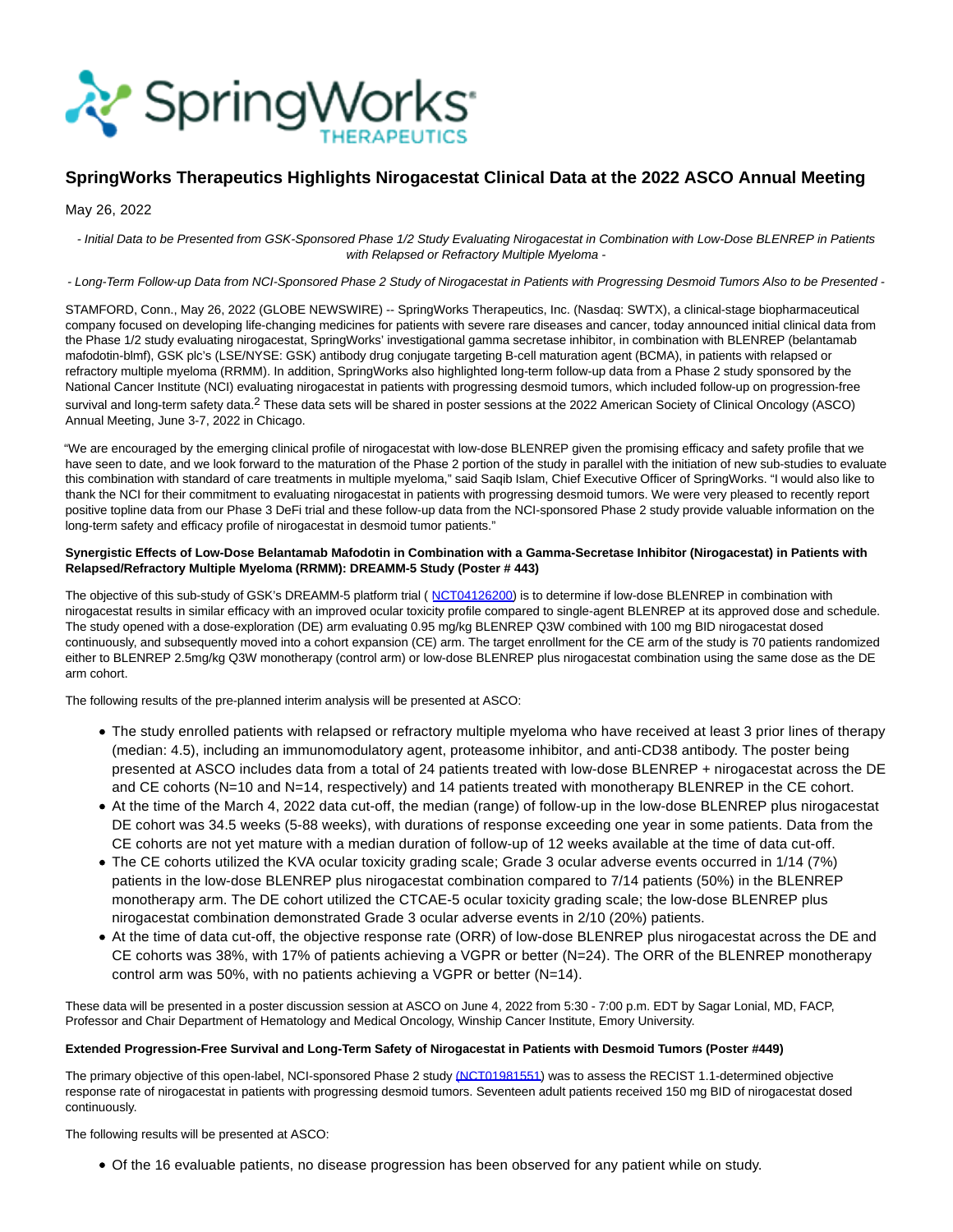- The median time on treatment for all evaluable patients was 4.4 years (range 0.17-7.99 years) with 4/16 patients remaining on treatment over 7 years. At the time of the Kummar, et. al publication,<sup>3</sup> the median time on treatment was >25 months (range: 3-30 months), with 10/16 patients remaining on treatment as of the publication.
- The adverse event profile was generally consistent with what was previously reported by Kummar, et. al. Long-term follow-up data reported one new Grade 3 adverse event of diarrhea and one new Grade 3 adverse event of fatigue.

These data will be presented in a poster session on June 5, 2022 from 9:00a.m.-12:00p.m. EDT by Geraldine Helen O'Sullivan Coyne, MD, PhD, Developmental Therapeutics Clinic/Early Clinical Trials Development Program, Division of Cancer Treatment and Diagnosis, National Cancer Institute.

### **About Multiple Myeloma**

Multiple myeloma is the second most common blood cancer in the U.S. and is generally considered treatable, but not curable.<sup>4,5</sup> It originates in the bone marrow and is characterized by abnormalities in plasma cells that reproduce uncontrollably in the bone marrow and other disease sites. In the U.S., more than 34,000 people are estimated to be diagnosed with multiple myeloma this year and nearly 13,000 people will die from the disease.<sup>6</sup> New therapies are needed as multiple myeloma commonly becomes refractory to available treatments.<sup>7</sup>

## **About Desmoid Tumors**

Desmoid tumors are rare, aggressive, locally invasive, potentially morbid tumors of the soft tissues.<sup>8,9</sup> While they do not metastasize, desmoid tumors are associated with a high rate of recurrence.<sup>9,10,11</sup> Sometimes referred to as aggressive fibromatosis, or desmoid fibromatosis, these soft tissue tumors can be serious, debilitating, and in rare cases when vital organs are impacted, they can be life-threatening.<sup>9,12</sup>

Desmoid tumors are most commonly diagnosed in patients between the ages of 20 to 44 years, with a two-to-three times higher prevalence in females.11,13,14 It is estimated that there are 1,000-1,650 new cases diagnosed per year in the United States.14,15

Historically, desmoid tumors were treated with surgical resection, but this approach has become less favored due to a high recurrence rate after surgery.<sup>8,11,16</sup> There are currently no FDA-approved therapies for the treatment of desmoid tumors.

## **About Nirogacestat**

Nirogacestat is an investigational, oral, selective, small molecule gamma-secretase inhibitor in Phase 3 clinical development for desmoid tumors, which are rare and often debilitating and disfiguring soft-tissue tumors. Gamma secretase cleaves multiple transmembrane protein complexes, including Notch, which is believed to play a role in activating pathways that contribute to desmoid tumor growth.

In addition, gamma secretase has been shown to directly cleave membrane-bound BCMA, resulting in the release of the BCMA extracellular domain, or ECD, from the cell surface. By inhibiting gamma secretase, membrane-bound BCMA can be preserved, increasing target density while reducing levels of soluble BCMA ECD, which may serve as decoy receptors for BCMA-directed therapies. Nirogacestat's ability to enhance the activity of BCMA-directed therapies has been observed in preclinical models of multiple myeloma. SpringWorks is evaluating nirogacestat as a BCMA potentiator and has eight collaborations with industry-leading BCMA developers to evaluate nirogacestat in combinations across modalities, including with an antibody-drug conjugate, two CAR T cell therapies, four bispecific antibodies and a monoclonal antibody. SpringWorks has also formed research collaborations with Fred Hutchinson Cancer Research Center and Dana-Farber Cancer Institute to further characterize the ability of nirogacestat to modulate BCMA and potentiate BCMA-directed therapies using a variety of preclinical multiple myeloma models.

Nirogacestat has received Orphan Drug Designation from the U.S. Food and Drug Administration (FDA) for the treatment of desmoid tumors and from the European Commission for the treatment of soft tissue sarcoma. The FDA also granted Fast Track and Breakthrough Therapy Designations for the treatment of adult patients with progressive, unresectable, recurrent or refractory desmoid tumors or deep fibromatosis.

## **About SpringWorks Therapeutics**

SpringWorks is a clinical-stage biopharmaceutical company applying a precision medicine approach to acquiring, developing and commercializing life-changing medicines for patients living with severe rare diseases and cancer. SpringWorks has a differentiated targeted oncology portfolio of small molecule product candidates and is advancing 18 development programs, including two potentially registrational clinical trials in rare tumor types as well as several programs addressing highly prevalent, genetically defined cancers. SpringWorks' strategic approach and operational excellence in clinical development have enabled it to rapidly advance its two lead product candidates into late-stage clinical trials while simultaneously entering into multiple shared-value partnerships with innovators in industry and academia to expand its portfolio and create more solutions for patients with cancer. For more information, visit [www.springworkstx.com a](https://www.globenewswire.com/Tracker?data=lZ_gmv9RFvxfiMMn0lNMFonWvaeEyFZODystJQjxnlwgYA9cLzDUwEQrEyq6R57KIbZYa28ACjIzyVjyOmi3-uwR5_mcaALvX8u19duFiDs=)nd follow @SpringWorksTx on [Twitter a](https://www.globenewswire.com/Tracker?data=JNDR8EgfNNJhdoByCnPxFfK4Dur8rrYTg2A1_GbLVPGc-iU-MKEyAWSD6CoQVUvbd8uKgn-A_7BvLTCJeTooNQ==)n[d LinkedIn.](https://www.globenewswire.com/Tracker?data=yDWdNZd5eJ8s-gzkBB4XBjYjBcwZ1S5_LSyB_WeMgxTirSsBRLEhhXaw_0FVDUYye5z3X8adnAFnc21ntoBIxZCCJtoNBhFw31LpfK8AJ_qJV6TItUBnCz3AOPIZm90I)

#### **SpringWorks Forward-Looking Statements**

This press release contains "forward-looking statements" within the meaning of the Private Securities Litigation Reform Act of 1995 relating to our business, operations, and financial conditions, including but not limited to current beliefs, expectations and assumptions regarding the future of our business, future plans and strategies, our development plans, our preclinical and clinical results, and other future conditions. Words such as, but not limited to, "look forward to," "believe," "expect," "anticipate," "estimate," "intend," "plan," "would," "should" and "could," and similar expressions or words, identify forward-looking statements. New risks and uncertainties may emerge from time to time, and it is not possible to predict all risks and uncertainties. Any forward-looking statements in this press release are based on management's current expectations and beliefs and are subject to a number of risks, uncertainties and important factors that may cause actual events or results to differ materially from those expressed or implied by any forward-looking statements contained in this press release, including, without limitation, risks relating to the timing for initiation, enrollment, progress and completion of SpringWorks' clinical trials or third-party clinical trials of its product candidates, the timing for expected data readouts from partners and partners' clinical trials, the expected benefits of collaborations, the fact that interim results from a clinical study may not be predictive of the final results of such study or the results of other ongoing or future studies, whether and when, if at all, SpringWorks' product candidates will receive approval from the U.S. Food and Drug Administration, or FDA, or other foreign regulatory authorities, uncertainties and assumptions regarding the impact of the COVID-19 pandemic on SpringWorks' business, operations, clinical trials involving its product candidates, supply chain, strategy, goals and anticipated timelines, competition from other biopharmaceutical companies, and other risks identified in SpringWorks' SEC filings.